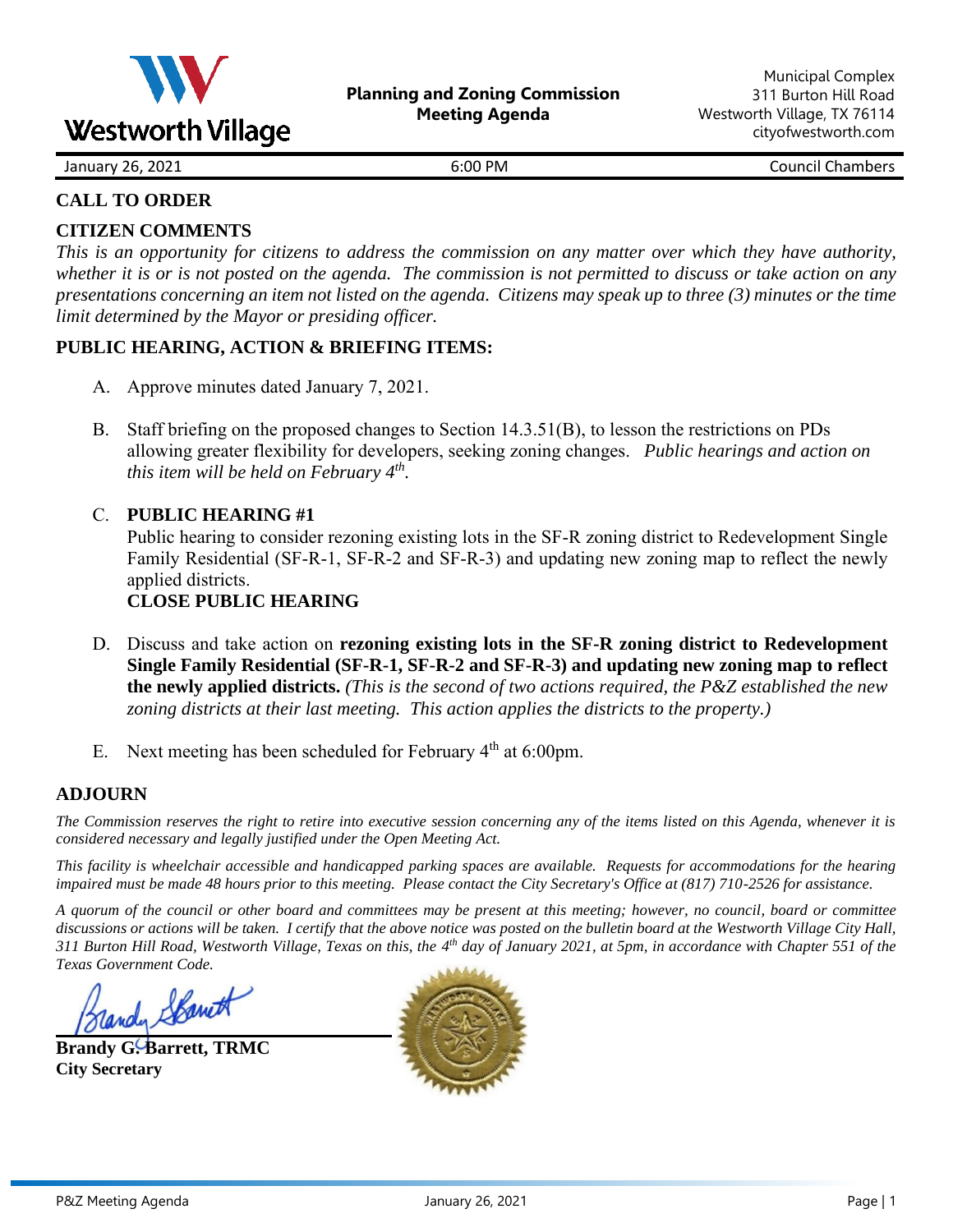

**Planning & Zoning Meeting Minutes**

Municipal Complex 311 Burton Hill Road Westworth Village, TX 76114 cityofwestworth.com

| January 7, 2021 |
|-----------------|
|-----------------|

January 7, 2021 6:00 PM Council Chambers

| <b>ATTENDEES:</b> | Member          | Steve Beckman         |
|-------------------|-----------------|-----------------------|
|                   | Member          | Darla Thornton        |
|                   | Member          | Margaret Worthington  |
|                   | Member          | Richard Cervenka      |
|                   | Member          | Phillip Poole         |
|                   | Member          | Al Dias               |
|                   | Mayor           | L. Kelly Jones        |
|                   | City Secretary  | <b>Brandy Barrett</b> |
|                   | Chief of Police | Kevin Reaves          |
| <b>ABSENT:</b>    | Member          | Tom Hughes            |

### **CALLED TO ORDER at 6:00 pm by Chairperson Steve Beckman.**

### **CITIZEN COMMENTS**

*This is an opportunity for citizens to address the commission on any matter over which the they have authority, whether it is or is not posted on the agenda. The commission is not permitted to discuss or take action on any presentations concerning an item not listed on the agenda. Citizens may speak up to three (3) minutes or the time limit determined by the Mayor or presiding officer.*

There were no comments.

### **PUBLIC HEARING, ACTION & BRIEFING ITEMS:**

**A.** Approval of the minutes dated December 15, 2020. **MOTION to approve the minutes dated December 15, 2020 MADE BY:** Phillip Poole. **SECOND BY:** Darla Thornton. **DISCUSSION:** Margaret Worthington and Mayor Jones discussed the purpose of the minutes and ways they could be documented. **AMENDING MOTION:** Motion to amend the approval pending review of the staff briefing and amending it as needed based on the audio file. **MADE BY:** Margaret Worthington. **SECOND BY:** Phillip Poole. **Motion, as amended passed** by a vote of 6 Ayes and 0 Nays.

#### **B. PUBLIC HEARING #1 was opened at 6:04pm**

Public hearing on the proposed city-wide master drainage study proposal. Ms. Barrett reviewed the proposal, a small discussion among the P&Z members was held. There were no citizen comments.

**The Public Hearing was closed at 6:10pm.**

### **C. PUBLIC HEARING #2 was opened at 6:10pm**

Public hearing to consider amending Chapter 14, "Zoning." Exhibit A, "Zoning Ordinance," Article 3 "Zoning Districts," Division 4.5, "Redevelopment Single Family Residential, SF-R," of the Westworth Village Code of Ordinances, creating new zoning districts SF-R-1, SF-R-2, and SF-R-3; making corresponding amendments to the tables in Chapter 14.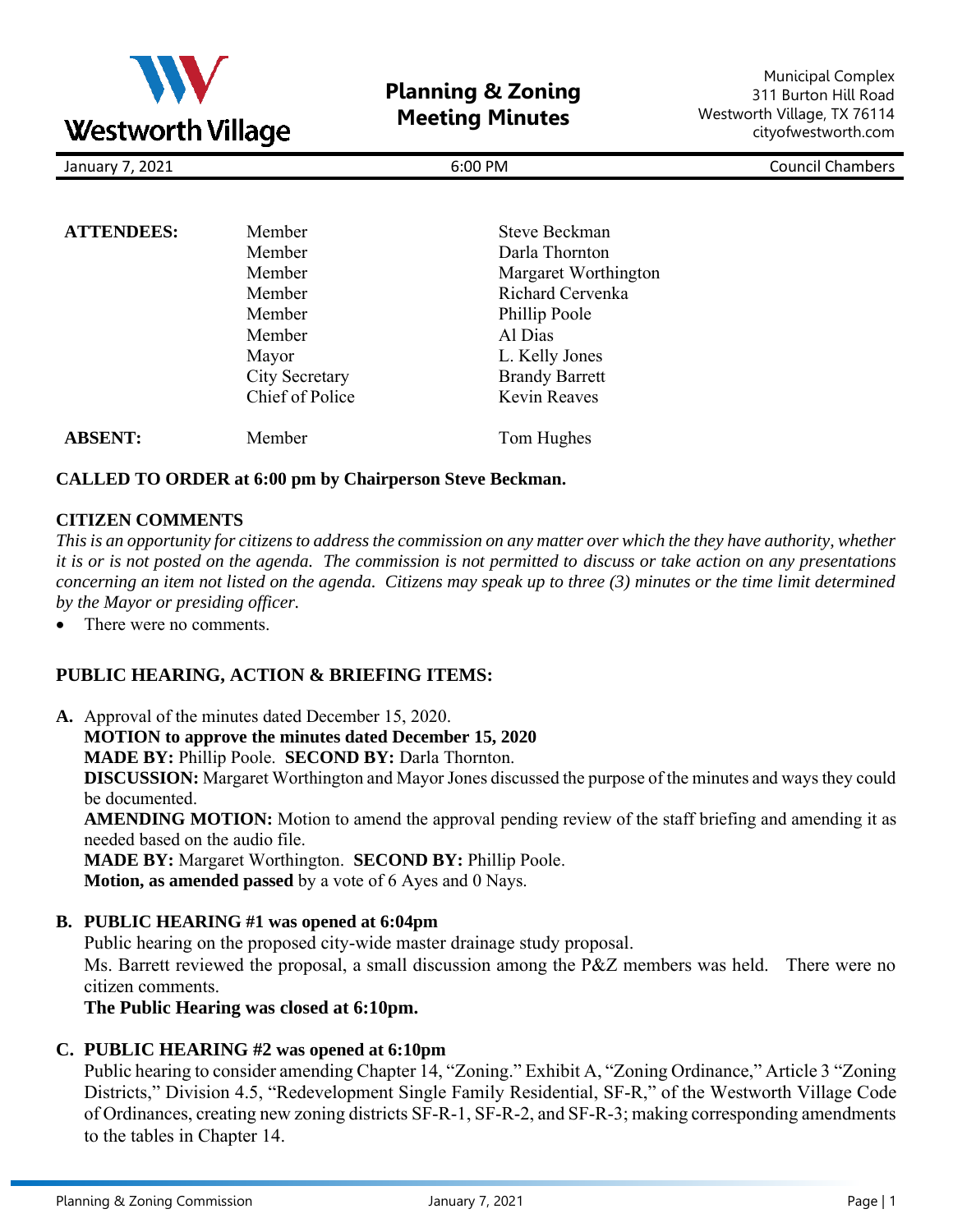Ms. Barrett reviewed the proposal, a small discussion among the P&Z members was held. The following people spoke on the topic:

- Tom Purvis (222 W Exchange Ave) spoke against the topic.
- Pat Craine (700 Cinnabar Ct) spoke against the topic.

# **The Public Hearing was closed at 6:18pm**

**D.** Discuss and take action on the proposed Ordinance amending Chapter 14, "Zoning." Exhibit A, "Zoning Ordinance," Article 3 "Zoning Districts," Division 4.5, "Redevelopment Single Family Residential, SF-R," of the Westworth Village Code of Ordinances, creating new zoning districts SF-R-1, SF-R-2, and SF-R-3; making corresponding amendments to the tables in Chapter 14.

Ms. Barrett provided a detailed overview of the proposed changes. Margaret Worthington lead a lengthy discussion on the several items. Chairman Beckman thought it best that each of her topics be voted on separately, so that a motion could be properly worded:

- 1. SF-R-2 should have off street parking, 1 car for every bedroom over 3.
	- a. Vote: 1 in favor (Worthington), 5 opposed
- 2. SF-R-2 should have 2 in garage parking spaces and 2 off street parking spaces.
	- a. Vote: 1 in favor (Worthington), 5 opposed
- 3. The maximum impervious surface for SF-R-1 and SF-R-2 should be dropped to 50%.
	- a. Vote: 1 in favor (Worthington), 5 opposed
- 4. Remove the requirement that garages should be located behind the house in SF-R-1 and SF-R-2. a. Vote: 1 in favor (Worthington), 5 opposed
- 5. SF-R-1 should have 5' side setbacks for single story homes and 10' side setbacks for 2 story homes. a. Vote: 1 in favor (Worthington), 4 opposed, 1 abstained (Dias)
- 6. SF-R-3 should be the same as SF-A.
	- a. Following a discussion on the vast differences, the commissioners asked the staff to looked into the differences and provide a report to the council for their consideration. Vote: 6 in favor, 0 opposed.

**MOTION to recommend the council adopt the proposed Ordinance amending Chapter 14, "Zoning." Exhibit A, "Zoning Ordinance," Article 3 "Zoning Districts," Division 4.5, "Redevelopment Single Family Residential, SF-R," of the Westworth Village Code of Ordinances, creating new zoning districts SF-R-1, SF-R-2, and SF-R-3; making corresponding amendments to the tables in Chapter 14, taking into consideration any staff recommendations regarding the use of SF-A in place of SF-R-3.**

- **MADE BY:** Margaret Worthington. **SECOND BY:** Phillip Poole.
- **Motion passed** by a vote of 6 Ayes and 0 Nays.

**E.** Next meeting will be scheduled as needed.

### **ADJOURNED at 7:40pm by Chairman Beckman.**

**MINUTES APPROVED on this the 26th day of January 2021.**

**Steve Beckman, Chair**

**SIGNATURE ATTESTED BY:** 

**\_\_\_\_\_\_\_\_\_\_\_\_\_\_\_\_\_\_\_\_\_\_\_\_\_\_\_\_\_\_\_** 

**\_\_\_\_\_\_\_\_\_\_\_\_\_\_\_\_\_\_\_\_\_\_\_\_\_\_\_\_\_\_\_\_**

**Brandy G. Barrett, TRMC City Secretary**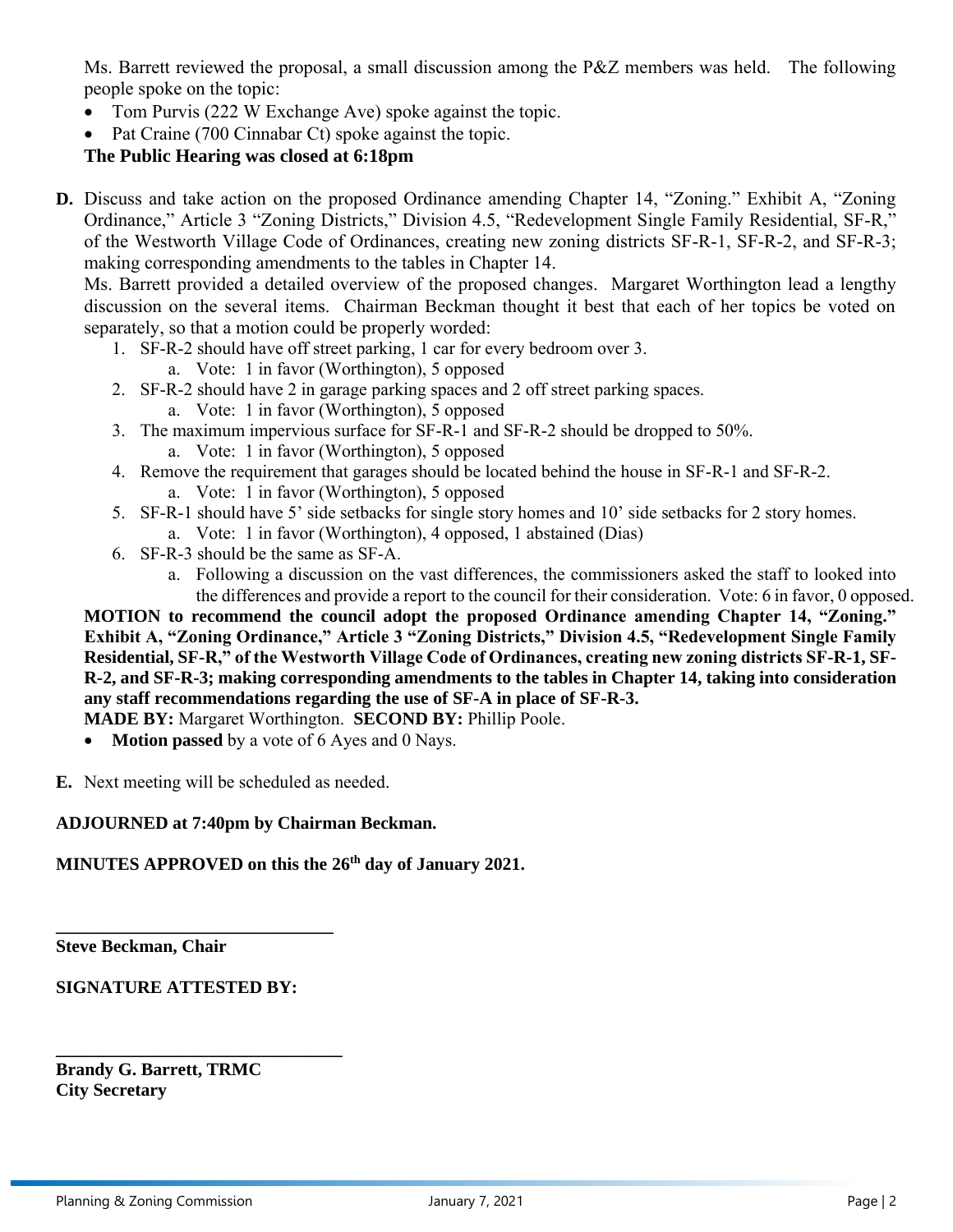

January 19, 2021

### «Name» «Mailing\_Addrs\_Line1» «Mailing\_Addrs\_City», «Mailing\_Addrs\_State» «Mailing\_Addrs\_Postal\_Code»

Dear Property Owner,

You are being provided this notice in compliance with Section 211 of the Texas Local Government Code. You either own property in the highlighted areas on the attached map or own property that is within 200' of this area. The city is proposing a zoning change that will affect properties in SF-R. As explained in the letter dated January  $11<sup>th</sup>$ , the action to re-zone a property requires both the Planning and Zoning Commission and the City Council to hold a minimum of two public hearings and take two actions.

On January  $7<sup>th</sup>$ , following the first public hearing, the Planning and Zoning Commission completed their first action by unanimously recommending the council establish the proposed new zoning districts in SF-R. They are scheduled to hold their second public hearing and take action on January  $26<sup>th</sup>$  at 6:00pm to apply the established zoning districts to properties and thereby creating a new zoning map.

On January  $12<sup>th</sup>$  the council unanimously voted to postpone their decision on the P&Z recommendation until February  $4<sup>th</sup>$ . The council was previously scheduled to take action on the second step following a public hearing on January  $26<sup>th</sup>$  at 7:00pm. They cannot proceed with the second action, due to the postponement of the first action. As such you are receiving this letter informing you of additional public hearings and an additional Special Council Meeting. Specific details to determine how your property will be affected if the proposed changes are approved are located on the back of this letter.

In addition, following concerns raised by the developers at the last public hearing, both the P&Z and City Council will hold a public hearing and take action to modify the wording in section 14.3.51(B), allowing greater flexibility for the developers when applying for a Planned Development (PD).

#### **The City of Westworth Village will hold two additional Public Hearings and take action, in the Council Chamber at City Hall, 311 Burton Hill Road during the meetings as follows:**

- **Planning and Zoning Commission, Tuesday, January 26th at 6:00 pm** *(previously noticed)*
	- o Public Hearing on applying the established zoning districts
	- $\circ$  Action recommending application of the new districts to properties & creating a new zoning map.
	- **Special Council Meeting, Tuesday, January 26th at 7:00 pm** *(previously noticed)*
		- o Public Hearing on establishing the recommended zoning districts
- **Planning and Zoning Commission, Thursday, February 4 th at 6:00pm** o Public Hearing & action on modifying Chapter 14, section 14.3.51(B)
	- **Special Council Meeting, Thursday, February 4th at 6:30pm**
		- o Public Hearing on establishing the recommended zoning districts
		- o Action to establish the recommended zoning districts
		- o Public Hearing on applying the recommended zoning districts
		- $\circ$  Action on the recommended application of the new districts & creating a new zoning map.
		- $\circ$  Public Hearing and action on modifying Chapter 14, section 14.3.51(B)

#### **If you are unable to attend the public hearings but would like your statement considered, please email or bring it to city hall before noon on the day of the meeting. Your statement will be read in your absence.**

If you have questions or would like additional information, please contact me at (817) 710-2526[, bbarrett@cityofwestworth.com](mailto:bbarrett@cityofwestworth.com) or stop by during normal business hours.

Brandy Spanet

Brandy Barrett, TRMC City Secretary